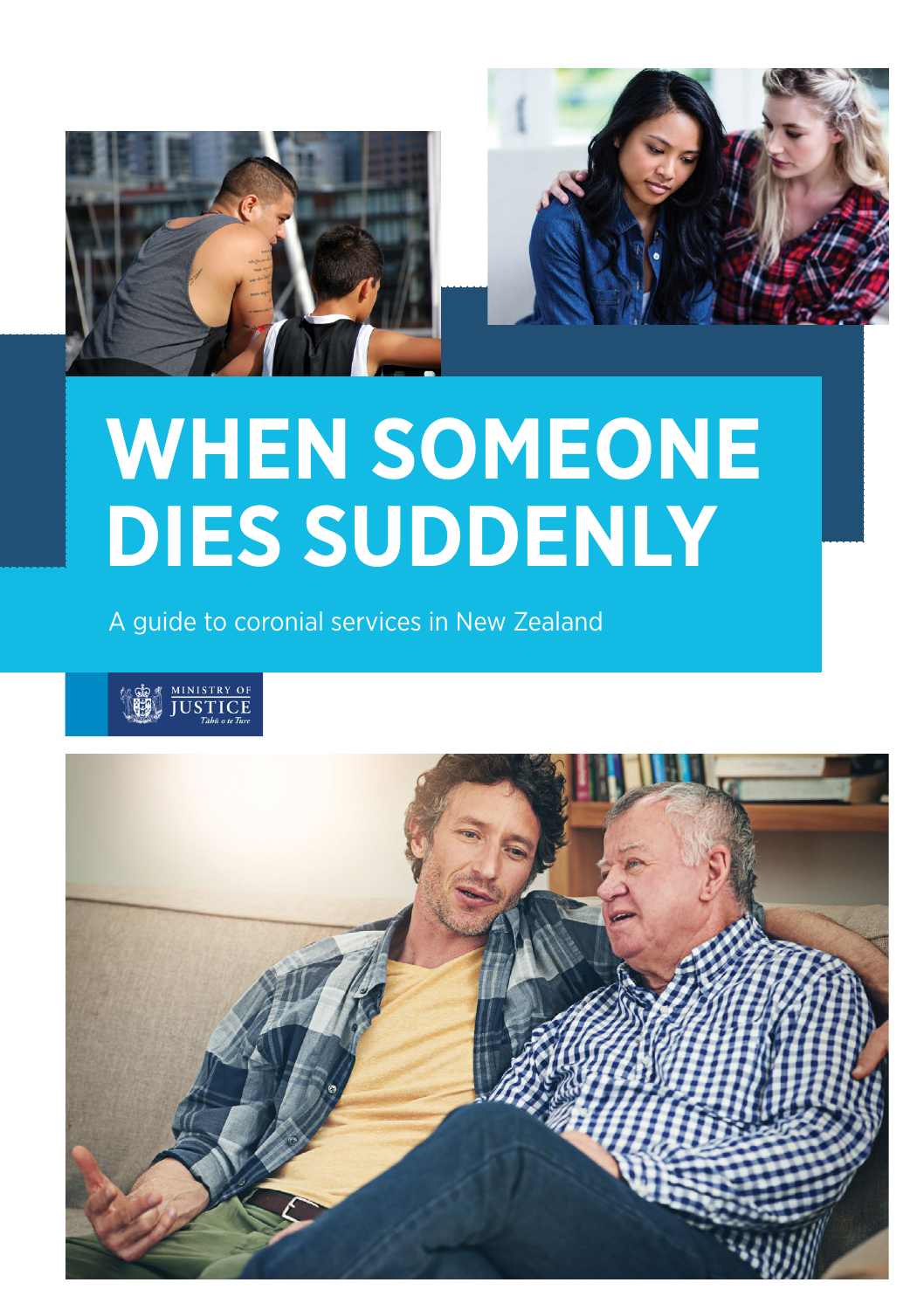# OVERVIEW OF THE CORONIAL PROCESS

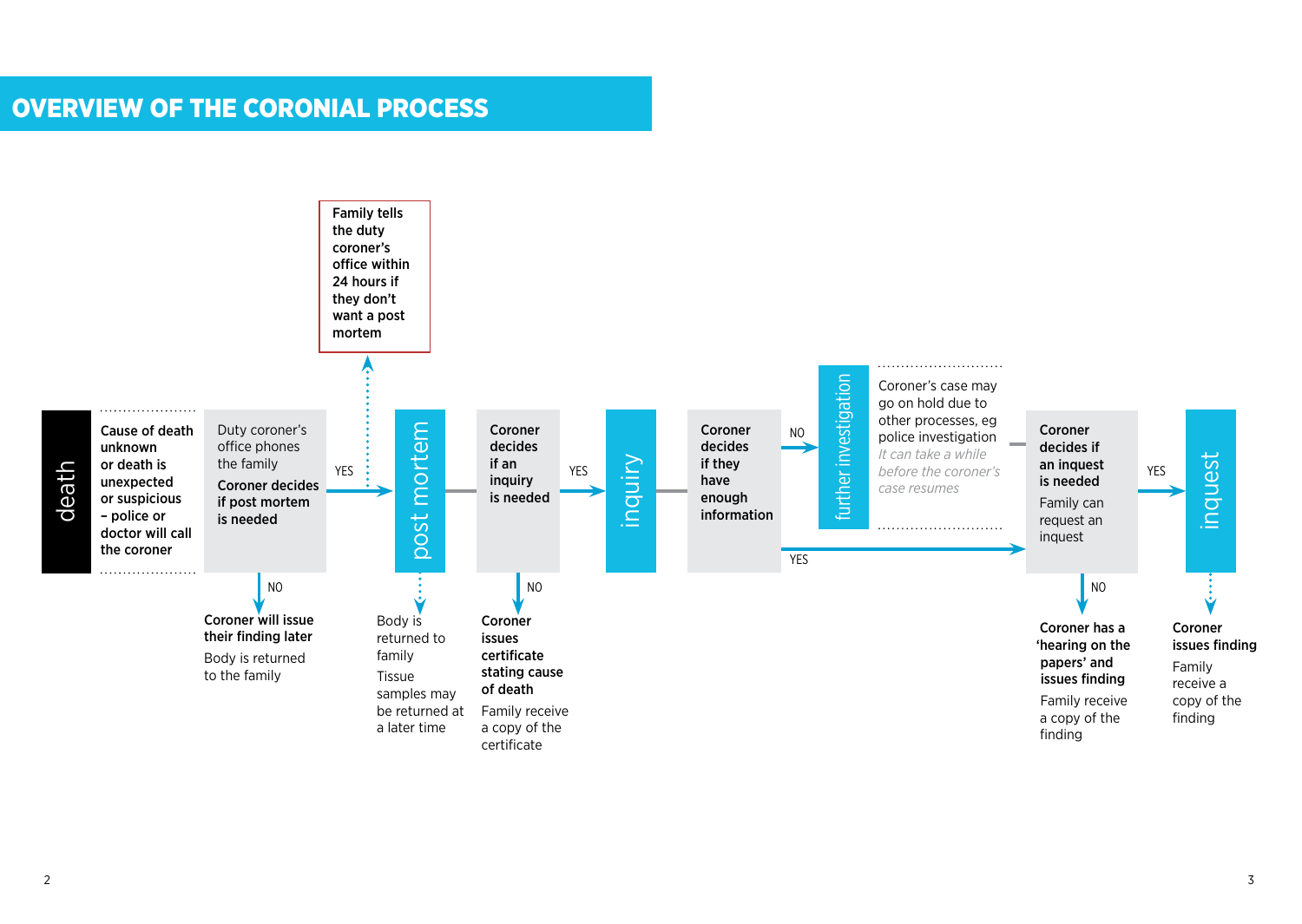# **Contents**

| The first 48 hours                  |    |
|-------------------------------------|----|
| Deciding if a post mortem is needed |    |
| Objecting to a post mortem          | 7  |
| <b>Body tissue samples</b>          | 8  |
| <b>What happens next</b>            | 10 |
| <b>Post mortem reports</b>          | 10 |
|                                     |    |
| <b>Hearings and inquests</b>        | 12 |
| After the inquest                   | 13 |

# THE FIRST 2 DAYS

Dealing with a sudden death can be very hard. We want to help as much as we can. This booklet will give you a general idea of what you can expect to happen when a death is referred to a coroner.

A coroner is like a judge. They're a qualified lawyer appointed as a judicial officer to look into unexpected, violent or suspicious deaths to find out what happened.

They may order a post mortem and they'll decide if there should be an inquiry into the death. Coroners don't hold trials and they don't blame people or punish them.

## The family's rights

As the immediate family of the person who died, you have the right to be kept informed and to receive certain documents that are related to the coronial process.

#### Duty coroner's office

The duty coroner's office manage the case from the time police report the death to them until the body is released from the mortuary.

They'll tell you what's happening with the post mortem, body tissue samples, and when the body will be released from the mortuary.

## The first 48 hours

In the first 48 hours after the person dies, you need to decide about their funeral and whether you're willing for the coroner to do a post mortem or not.

If you don't want a post mortem done, please read the information on page 7 about how to object to a post mortem.

If you need more information before you decide, please ask the duty coroner's office or read pages 6-8 of this booklet.

## Collecting the body and arranging the funeral

#### Contact a funeral director

In New Zealand, anyone can act as a funeral director. It's a good idea to check what requirements and qualifications a funeral home has before you choose one.

Ask if a funeral home belongs to the Funeral Directors Association of NZ (FDANZ) or NZ Independent Funeral Homes (NZIFH). These associations follow certain standards and codes.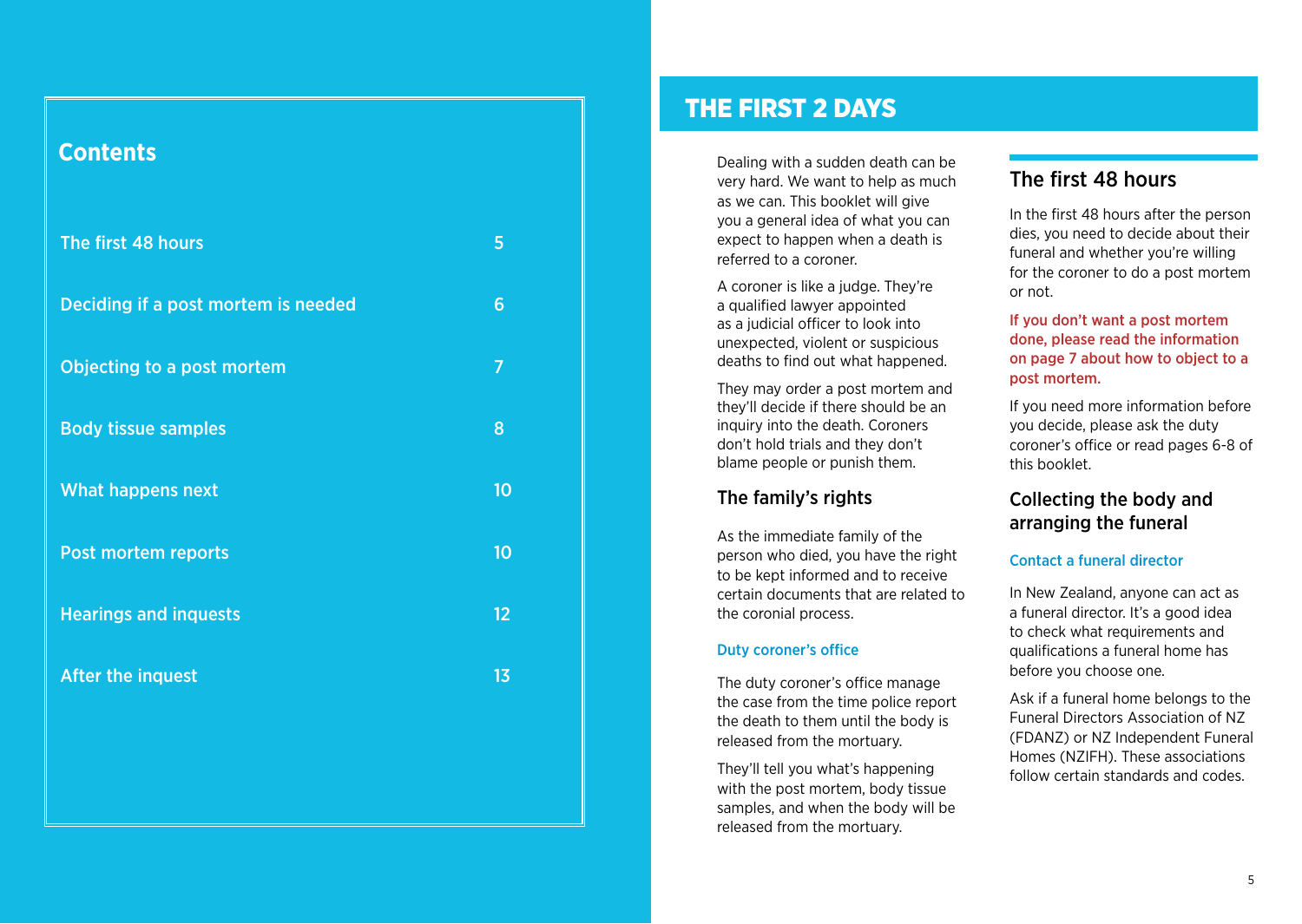<span id="page-3-0"></span>Asking family, whānau and friends who they've used in the past is also a good way to find a funeral director. Or you can look in the Yellow Pages or online at the FDANZ or NZIFH websites https://www.fdanz.co.nz/ fdanz-funeral-directors and http://www.nzifh.org.nz/members/ index.htm

For more information about what a funeral director does and paying for a funeral, go to https://endoflife. services.govt.nz/find-out#phase-462

If you choose to use a funeral director, you should contact them as soon as possible after the person has died so they can arrange to collect the body as soon as it's released by the coroner. Or you can collect the body yourself.

The body is usually released later in the day of the post mortem but it might take 2 or 3 days if a pathologist isn't immediately available.

#### You can arrange the funeral yourself

You don't have to use a funeral director. For information about arranging a funeral yourself, go to https://www.govt.nz/browse/familyand-whanau/

## Deciding if a post mortem is needed

The coroner will decide if a post mortem (autopsy) is needed to find the cause of death.

In a post mortem, a pathologist (specially trained doctor) will try to find the cause of death by thoroughly examining the body inside and out (a full post mortem).

Or they may only examine the body externally or only examine a particular part (a lesser post mortem). They may also take body tissue samples, like blood, to study.

The pathologist will try to do the post mortem as soon as possible usually it's the next working day.

## Where the post mortem will be done

A post mortem is usually carried out at the nearest hospital that has a mortuary and a pathologist.

If the person died in complex or suspicious circumstances, the post mortem should be carried out by a forensic pathologist at the nearest forensic mortuary. This may be in another part of the country.

## What to do if you don't want there to be a post mortem

If the person's death was due to a crime, you can't object to a post mortem.

In all other cases, you can tell the coroner you don't want a post mortem.

#### You need to object within 24 hours

from when the coroner decides to have the post mortem. So if you don't want a post mortem, please tell the duty coroner's office as soon as you can by phoning 0800 266 800.

## Coroner's decision

The coroner may decide to:

- uphold your objection and there won't be a post mortem
- order a lesser post mortem
- order a full post mortem
- order an immediate post mortem. This could be a lesser or a full mortem and will be done without delay (depending on the circumstances of death and the availability of a mortuary, mortuary staff and a pathologist) to ensure the person who died is returned to their family quickly.

## Appealing the decision

You can appeal to the High Court if you don't agree with the decision. There's a fee for this but you might be able to apply for help to pay the fee or have it cancelled (waived).

Find out more at justice.govt.nz/ courts/going-to-court/court-fees/ apply-for-help-to-pay-court-fees/

- You need to apply to the High Court within 48 hours of being told the coroner has decided to go ahead with the post mortem.
- It may help to talk to a lawyer about the correct way to apply to the High Court.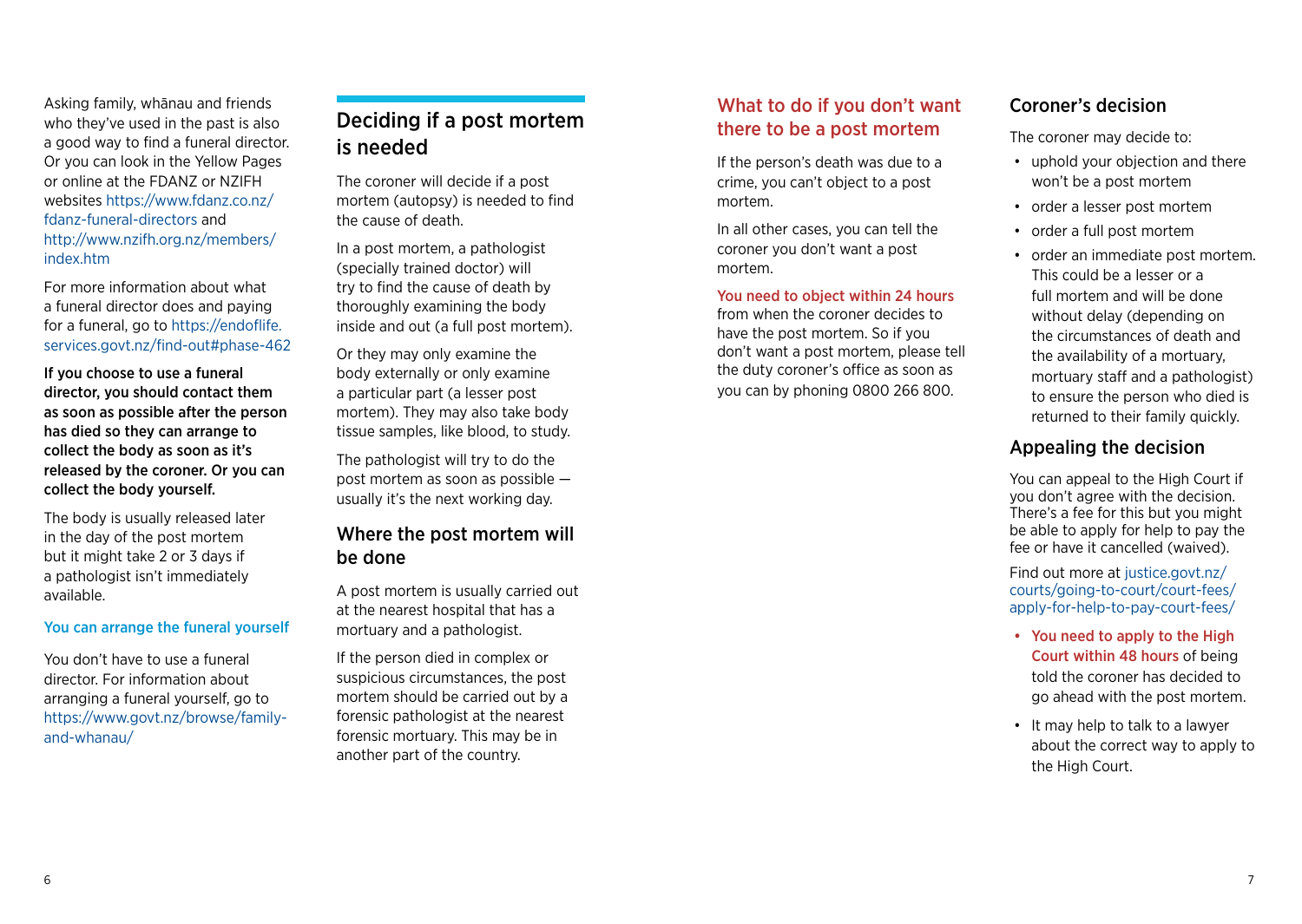- <span id="page-4-0"></span>• The High Court will hear your objections urgently.
- The decision of the High Court is final and the coroner and the family must do what the High Court orders.

## Being with the person at the mortuary

If the coroner decides to do a post mortem, you might be able to be with the person at the mortuary if the coroner says it's ok.

Please tell the duty coroner's office if you want to request a viewing or to stay with or near the body while it's in the coroner's custody.

Cultural and spiritual considerations will be taken into account by the coroner when they make their decision. You can ask for someone like a church minister or spiritual advisor to represent you at the viewing. Please talk to the duty coroner's office for more information.

## Body tissue samples

If there's a post mortem, the pathologist will most likely take some body tissue samples to do some tests which can help them learn why the person died.

Samples might be small pieces from organs like the lungs and heart or fluid like blood. Most samples are no bigger than a dollar coin.

If the sample isn't destroyed during the testing, you can ask for it to be returned to you. It's important to know that some samples can't be returned until the coroner has closed the inquiry and this might take several months or years.

Sometimes the pathologist might want to keep some of the samples. Depending on the reason, either the coroner or you will need to say this is ok.

If you don't ask for the samples to be returned, the pathologist will usually need to dispose of them.

## What body tissue samples look like

Tissue samples are usually put on a glass slide or in wax so they can be analysed. Fluids are usually kept in a test tube. Below are two examples of how body samples are prepared in readiness to be returned to the family.

![](_page_4_Picture_14.jpeg)

## Returning tissue samples to the family

Tell the duty coroner's office that you want to have the tissue samples returned to you and fill out the form 'Request for return of body parts or body samples'. The duty coroner's office can give you the form or you can download a copy at https://coronialservices.justice.govt. nz/what-happens-during-a-postmortem/body-tissue-samples/

#### You need to send the form to Coronial Services within 5 days of being told that the samples have been kept.

When the samples are ready to be returned, Coronial Services or an agency on their behalf will contact you and organise this.

You'll receive a small box and inside will be the sample triple-sealed in a test tube or wax slide.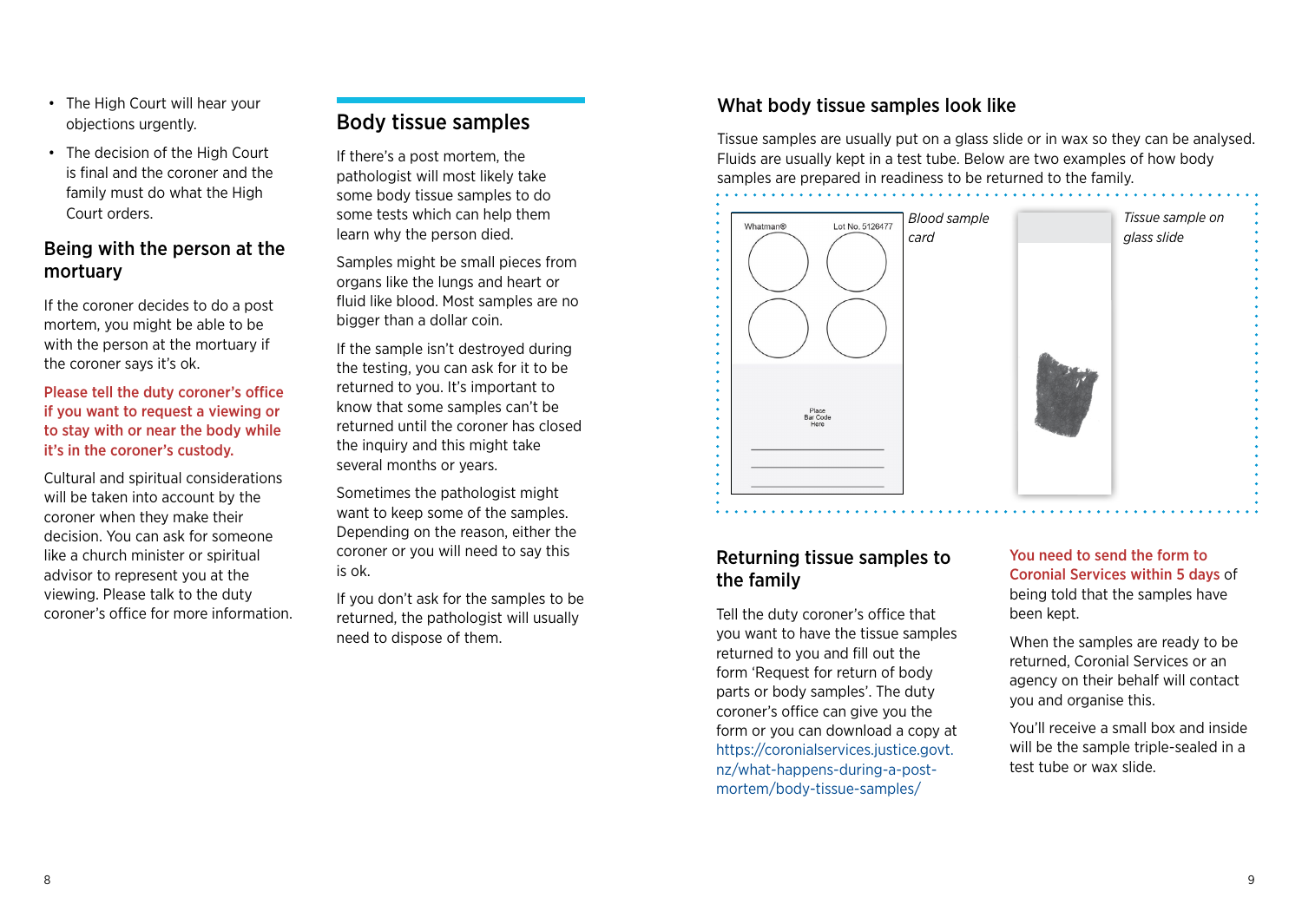## <span id="page-5-0"></span>Post mortem reports

#### Provisional report

Straight after the post mortem, the pathologist will give the coroner a report stating the unconfirmed (provisional) cause of death, whether the pathologist kept any body tissue samples for testing and what they are, and if the testing will destroy the samples. The duty coroner's office will tell the family the provisional result.

#### Final post mortem report

The pathologist will then send the coroner a final report. This can take several months or longer depending on how complex the post mortem examination was.

The coroner will use the information from the post mortem to decide whether or not to open an inquiry, if they haven't already done this.

As long as the final report isn't part of a police investigation, Coronial Services will give you a copy of the final report or you can ask them for a copy.

The report might include upsetting details and complex medical language, so you may want to discuss it with your family doctor.

## What happens next

## The coroner and the coronial process

Coroners are supported by Coronial Services which is part of the Ministry of Justice. A dedicated coronial case manager will help you and your family through the coronial process and keep you updated about what's happening.

#### Coronial case manager

Once the body is released from the mortuary, you'll be assigned a coronial case manager who will look after you. They'll keep you updated with what's happening, including if an inquest will be held. They'll also give you their contact details so that you can get in touch with them during the coronial process.

Anyone in the immediate family can ask to be kept informed about the inquiry but it's often easier and less stressful for the family to agree on one person who will act for all of them. Sometimes the coroner or the coronial case manager will ask this person to decide upon something to do with the inquiry.

## An inquiry

A coroner holds an inquiry to find out more about who the person was, and where, when and how they died. Inquiries also help coroners make recommendations or comments that might prevent a similar death happening in the future.

Inquiries are usually opened soon after the death but sometimes it can take a few weeks for the coroner to decide if there should be an inquiry.

#### **Coroners don't hold inquiries into all deaths reported to them**

Sometimes a coroner will wait for another investigating agency (like the Civil Aviation Authority or the Health and Disability Commissioner) to conduct an inquiry.

Sometimes the coroner will adjourn the inquiry (put it on hold) until other investigations are finished.

When the coroner receives the report from this agency, they may decide not to hold an inquiry.

In some cases — like when it's a death from natural causes — they may issue a certificate stating the cause of death without holding an inquiry.

## When there must be an inquiry

There has to be an inquiry if the person appears to have died from unexplained, violent or suspicious circumstances.

#### Family can be involved as much as they want to be

Sometimes, a coroner has to hold an inquiry because it's mandatory under the Coroners Act 2006. There must be an inquiry if the person who died was:

- in police custody
- in prison
- in an Oranga Tamariki-Ministry for Children home
- in foster care or a ward of state
- under a mental health compulsory treatment order
- detained in an institution for alcoholism or drug addiction treatment
- intellectually disabled and in compulsory care or rehabilitation.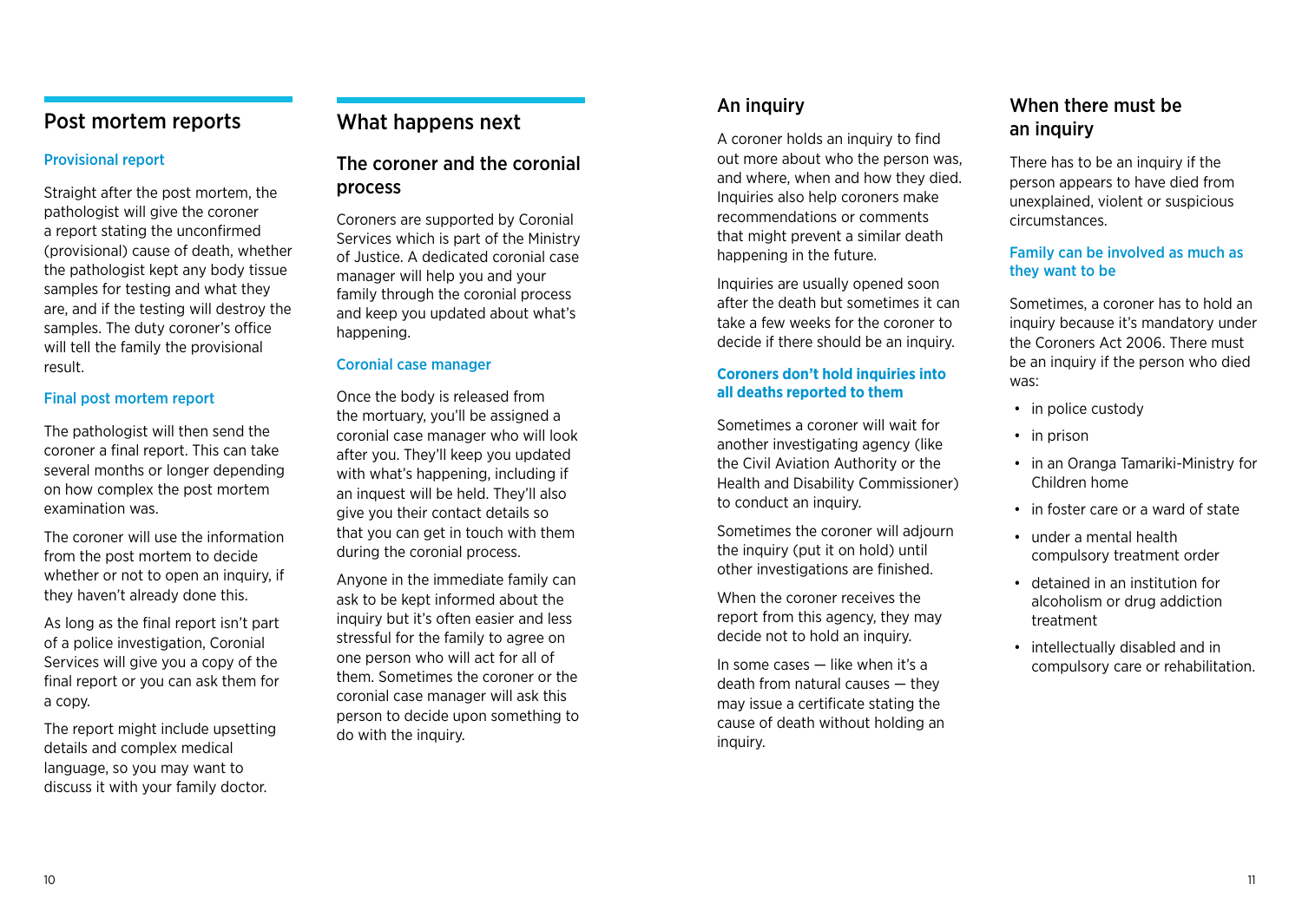## <span id="page-6-0"></span>Cultural and spiritual needs

Coronial Services also work to ensure that the cultural and spiritual needs of the dead person's family are met. You're welcome to contact your case manager to discuss any cultural and spiritual needs that you would like taken into account during the inquiry process.

If you want to talk with the coroner, please contact your coronial case manager.

## Hearings and inquests

A hearing happens towards the end of an inquiry. This is when the coroner looks at all the evidence that has been gathered and decides on the facts of the death.

Coroners can hold a hearing in court or 'on the papers'. The hearing does not aim to determine civil, criminal or disciplinary liability. It only aims to find out the facts of the death.

## Hearing 'on the papers'

At a hearing 'on the papers', the coroner makes a finding in their office (chambers) after reading all the evidence like statements from witnesses and reports from police and other agencies. The coroner may take several weeks to write the finding.

The hearing isn't public and family members, witnesses or other interested parties don't attend.

### Hearing in court – an inquest

If the coroner needs to hear from witnesses in person, they'll hold a hearing in court. This is called an inquest.

An inquest is usually held in a court room. If the coroner approves, it can be held somewhere like a conference room.

If an inquest is to be held, your case manager will tell you when and where.

The family may be able to ask for an inquest. If you want to do this, please talk with your coronial case manager.

The coroner will decide what information and issues to examine and who to hear from. They'll hear evidence from a number of witnesses and the coroner and interested parties can cross-examine witnesses.

Inquests are usually open to the public, including the media. Anyone at an inquest will hear everything that's said unless the coroner orders otherwise.

The media can publish what they see and hear unless the death was a suicide or the coroner restricts the information that can be published.

Sometimes the coroner will decide to keep people out of all or part of the inquest.

## What families can do at an inquest

You don't have to have a lawyer at the inquest but you might want to.

At the inquest, you or your lawyer are allowed to ask witnesses relevant questions.

You can have people support you at the inquest. Family and friends often come as support.

# After the inquest

The coroner will write their finding. This is a report about the facts of the death. They may make comments or recommendations if something can be done to prevent similar deaths happening again. The finding is usually the last step in the coronial process. The finding will be sent to you.

## Getting copies of documents

The immediate family is entitled to a copy of the post mortem report unless it's part of a police investigation.

They're also entitled to a copy of the coroner's finding and any recommendations that are part of the finding.

The finding is a public document and the public can request a copy of it. This includes the media.

The coroner can restrict publication of parts of a finding.

To get a copy of the finding and the post mortem report, please ask your coronial case manager.

## Contact details

Phone or email the National Initial Investigation Office on 0800 266 800 or NIIO@justice.govt.nz

Contact details for all coronial offices are available at coronialservices. justice.govt.nz/contact/

After the coronial process is finished, if you want to request information about the case, you can email coronial.information@justice.govt.nz or write to (no stamp required): Coronial Information SX11159 Wellington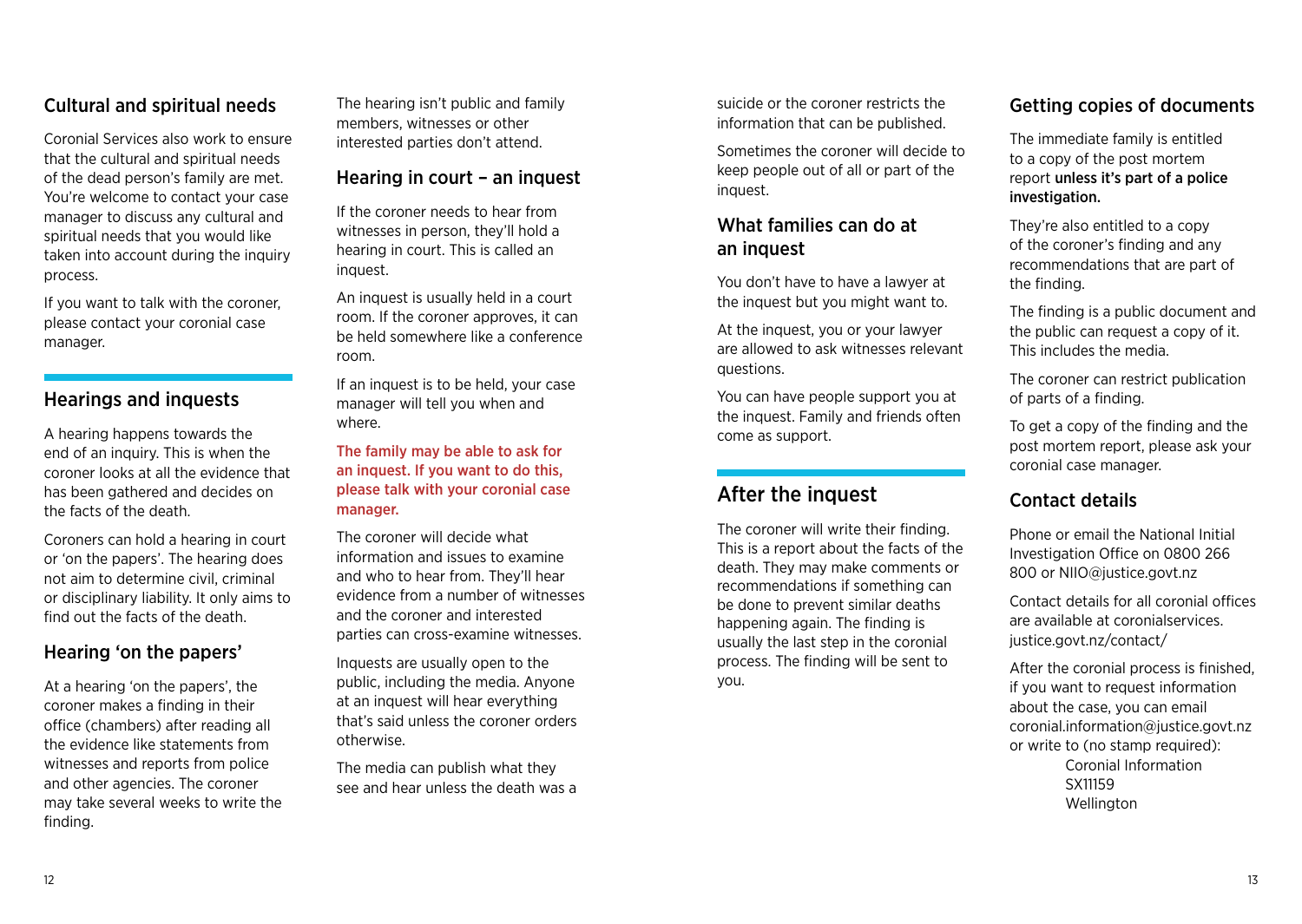Please use these pages to make a note of anything that you or your family/ whānau might need to do throughout the process.

| <b>Notes</b> |  |
|--------------|--|
|              |  |
|              |  |
|              |  |
|              |  |
|              |  |
|              |  |
|              |  |
|              |  |
|              |  |
|              |  |
|              |  |
|              |  |
|              |  |
|              |  |

## Getting support

It can be a tough time after someone close to you has died and the death has been reported to the coroner. There are people in your community who can help.

## Community support

Victim support *Provides 24 hour practical and emotional support* 0800 VICTIM (0800 842 846) [www.victimsupport.org.nz](http://www.victimsupport.org.nz/)

#### SANDS

*Support for bereaved parents after a stillbirth or new born death.* inf[o@sands.org.nz](mailto:contact%40sands.org.nz?subject=) [sands.org.nz](http://sands.org.nz/)

#### SIDS and Kids New Zealand

*Support for family and communities after a child has died unexpectedly* 0800 164 455 (24 hours) info@sidsandkids.org.nz [sidsandkids.org.nz](mailto:http://www.sidsandkids.org.nz/?subject=)

#### **Skylight**

*Support through tough times for children and whānau* 0800 299 100 info@skylight.org.nz [skylight.org.nz](mailto:http://skylight.org.nz/?subject=)

# Financial support

#### ACC

*Support if a family member has died from an accident* 0800 101 996 [acc.govt.nz](mailto:http://www.acc.co.nz/?subject=)

#### Work and Income

*For a grant to help with the cost of the funeral or other financial support (income tested)* 0800 559 009 [winz.govt.nz](mailto:http://www.workandincome.govt.nz/?subject=)

## Practical support

To find your nearest funeral director, go to:

- Funeral Directors Association of New Zealand (FDANZ) [fdanz.co.nz](http://www.fdanz.org/)
- Independent Funeral Homes [nzifh.org.nz](http://www.nzifh.org.nz/)

*Anyone can organise the funeral – not just a funeral director. For more information see*  [www.govt.nz](https://www.govt.nz/browse/family-and-whanau/death-and-bereavement/what-you-need-to-do-when-someone-dies/)/family-and-whanau